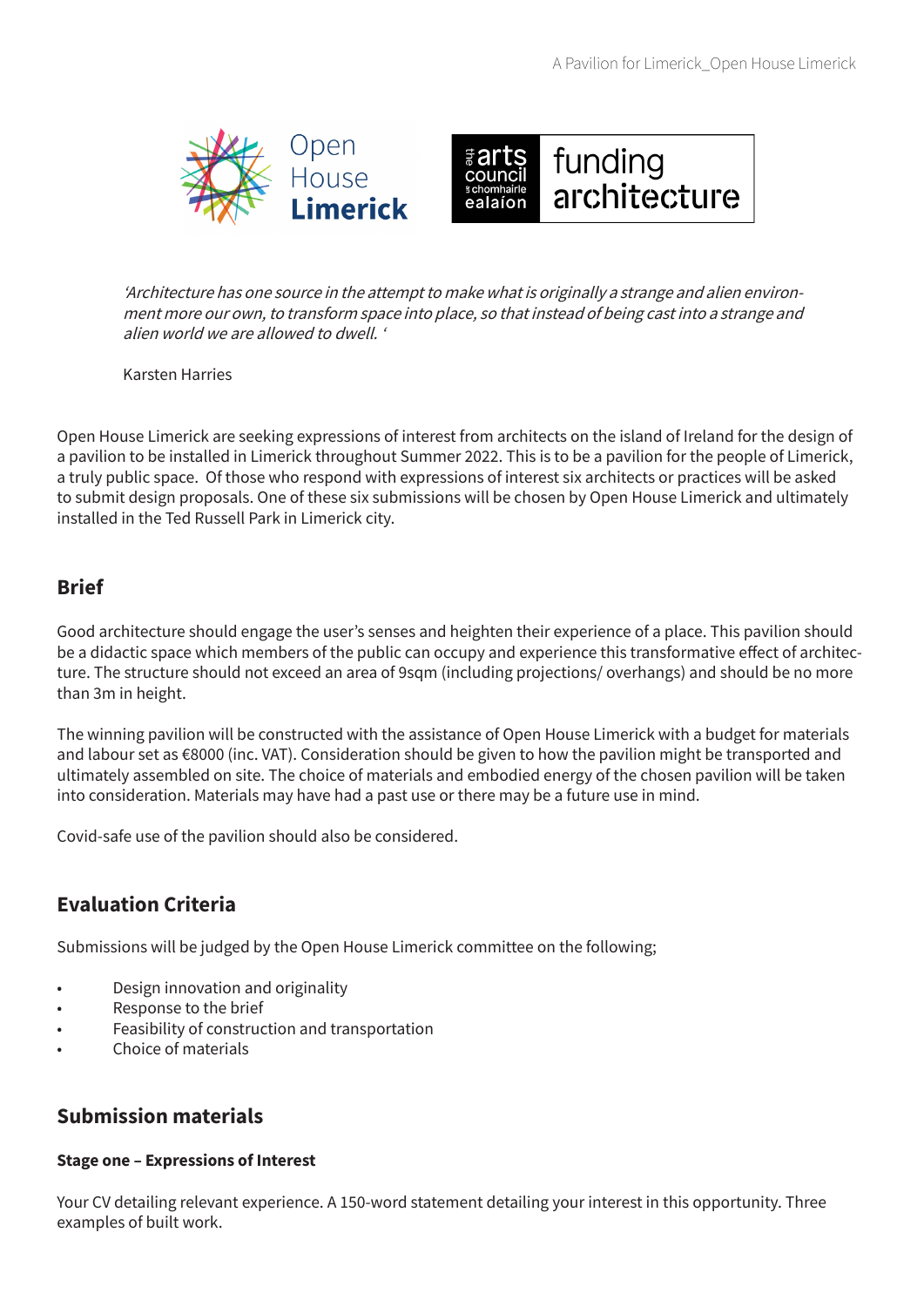#### **Stage two – Submission by chosen six architects/practices**

1no. A1 presentation sheet with plan(s), section(s), elevation(s) and 3D visual(s) in appropriate scale. Key dimensions and proposed construction materials should be clearly noted. A brief description of your proposal should also to be included on the presentation sheet.

The six architects or practices chosen to submit design proposals will each be paid €350 for their involvement.

## **Timeline**

- Expression of Interest submission date: 5th September 2021
- Announcement of six chosen architects/practices: 10th of September 2021
- Design Proposal submission date: 22nd of October 2021
- Announcement of chosen pavilion: 30th of October 2021 (Open House Limerick weekend)
- Detailing, tendering and construction of chosen pavilion: November 2021 May 2022
- Pavilion open to public: June August 2022

## **Open House Limerick and the Selection Committee**

'OpenHouse' has a simple but powerful vision: to showcase outstanding architecture for all to experience, completely free of charge. OpenHouse initiatives invite everyone to explore and debate the value of a well-designed built environment.

OpenHouse Limerick became a member of OpenHouse Worldwide in 2012, a family that has grown to over 40 cities across five continents since it was founded in London in 1992. Each year, the programme of events has continued to grow and evolve, to foster learning and an appreciation and understanding of the value of architectural excellence in our region through showcasing outstanding design. The following members of the Limerick Open House committee will form the selection committee for the pavilion project.

- **• Maria Donoghue, OHL Committee 2016-Present (Architect, James Corbett Architects)** . Previously an Architect with Limerick Council & Lecturer at SAUL-much experience of researching and presenting architecture to a broader audience. Many years of experience organising cultural events.
- **• Sarah Newell, OHL Committee 2018- Present (Planner, LCCC).** Advocate for Limerick's built heritage. Involved in commissioning, in 2016, Sharon Slater's book on Tait as part of the Percent for Art scheme. Coordinated OHL's tour of Tait Clothing Factory in 2017.
- **• Shane Joyce, OHL Committee 2021 (Project Engineer, Dennany Reidy Associates).** Has recently graduated from National University Galway in Civil Engineering. Is now undertaking a Master's degree at Heriot-Watt University, has many contacts within the profession and student body.
- **• Ciara McInerney, OHL Committee 2021, (Architect, Stonetown Architects, Director).** Excellent communications end project management skills. Extensive knowledge of the Limerick architectural network. Member of the RIAI and the Architects Registration Board in the UK.

# **Conditions**

- 1. Applicants are responsible for ensuring their submissions align with the timelines noted above.
- 2. Open House Limerick are not required to provide feedback to all those who express interest.
- 3. All expenses over €350 incurred in developing the design submissions are the responsibility of the designer.
- 4. There will be no payment of the submission fee until after the design proposals are submitted.